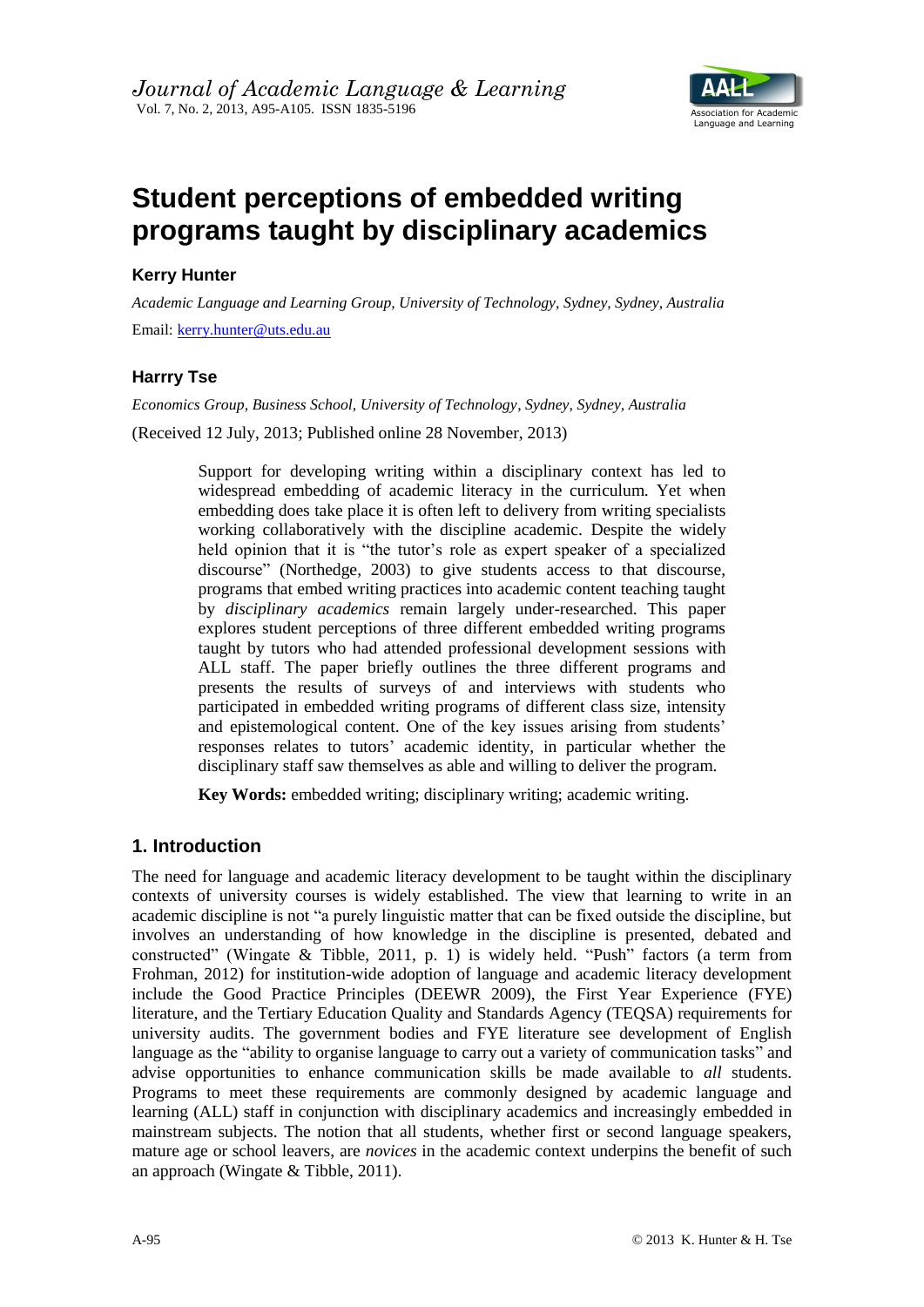An interesting question was raised at the recent International Education Association of Australia Symposium, February 2013. As the view that embedding academic language and literacy programs in mainstream university subjects is most desirable was being put forward, a representative from TEQSA asked the question, *"How do you know that all students will want these programs in their subjects?"* This is a question that must be considered by ALL staff who traditionally focus program design on students needing language development. Some students enter university with very high literacy levels, expecting that their university courses will give them *content* knowledge, but require them to develop their own writing and analytical skills as part of tertiary learning and may not need or even see the need for academic writing support. The research presented in this paper offers an answer to this question although this was not the original research objective. The paper outlines a process by which embedded writing programs evolved from a lecture style low intensity focus to an interactive high intensity epistemological focus that was accepted by all students. It explores the reaction of undergraduate students to three different embedded writing programs taught by disciplinary academics within a first-year Economics class at a large metropolitan university in Sydney.

## **2. Embedded approaches**

There are many documented accounts of embedding of academic language and literacy development, mainly reporting on programs taught by academic language and learning (ALL) staff in collaboration with disciplinary academics (recently, Dunworth & Briguglio, 2010; Thies, 2010; Harris & Ashton, 2011; Frohman, 2012). These programs on the whole succeed in their aims. However, this approach is underpinned by the common belief that ALL staff, who rarely have a "matching disciplinary background" (Mitchell & Everson, 2006 p. 69), should be responsible for developing writing within a subject. In this way, responsibility for inducting students into academic writing is transferred from subject tutors who design and manage assessment regimes, to "agents" outside the discipline (Wingate, 2006). There is tacit acceptance in institutions that it is the writing specialist who is responsible for the teaching of writing while disciplinary academics rarely explain how content knowledge is expressed through interweaving the knowledge with generation and articulation of ideas (Anderson & Hounsell, 2007). Yet writing is central to learning (Monroe, 2003), and teaching students to write about disciplinary knowledge can "no longer be reasonably believed to be the sole province of academic support staff" (Clarence, 2012, p. 136).

There is an increasing body of research that supports the view that teaching writing should be part of the responsibility of disciplinary academics (Gee, 1996; Monroe, 2003; Jacobs, 2005; Mitchell & Evison, 2006; Murray, 2006; Wingate & Tibble, 2012) where it is "the teacher's responsibility to create pedagogical situations … exploring aspects of process in conjunction with specific concepts" (Haggis, 2006, p. 532). The reasons for this are articulated in current literature, along with suggested pedagogical approaches. For example, Wingate and Tibble (2012) contend that in a fully embedded program, writing is taught by the subject lecturer and is inclusive, discipline and context specific. When the teaching of writing is linked to teaching of subject content there is greater potential "to raise students' awareness of the discipline's communicative and social practices" (2012, p. 120). Disciplinary academics are in a position to ensure writing activities are situation specific. Pedagogical approaches are put forward by Northedge (2003), Wingate (2006), and Anderson and Hounsell (2007), among others. These range from Northedge"s opening up conversations and coaching students in speaking the academic discourse to Anderson and Hounsell"s designing activities to encourage students to demonstrate ways of thinking and acting appropriate to specific situations (for more detail see Hunter & Tse, 2013).

## **3. Challenges**

Yet the idea that disciplinary academics might explore the complexities of academic practices much more explicitly with their students challenges many conventional assumptions about university teaching (Haggis, 2006). One assumption may be the perception that providing students with guidance on processes to complete a written assignment is, to borrow a term from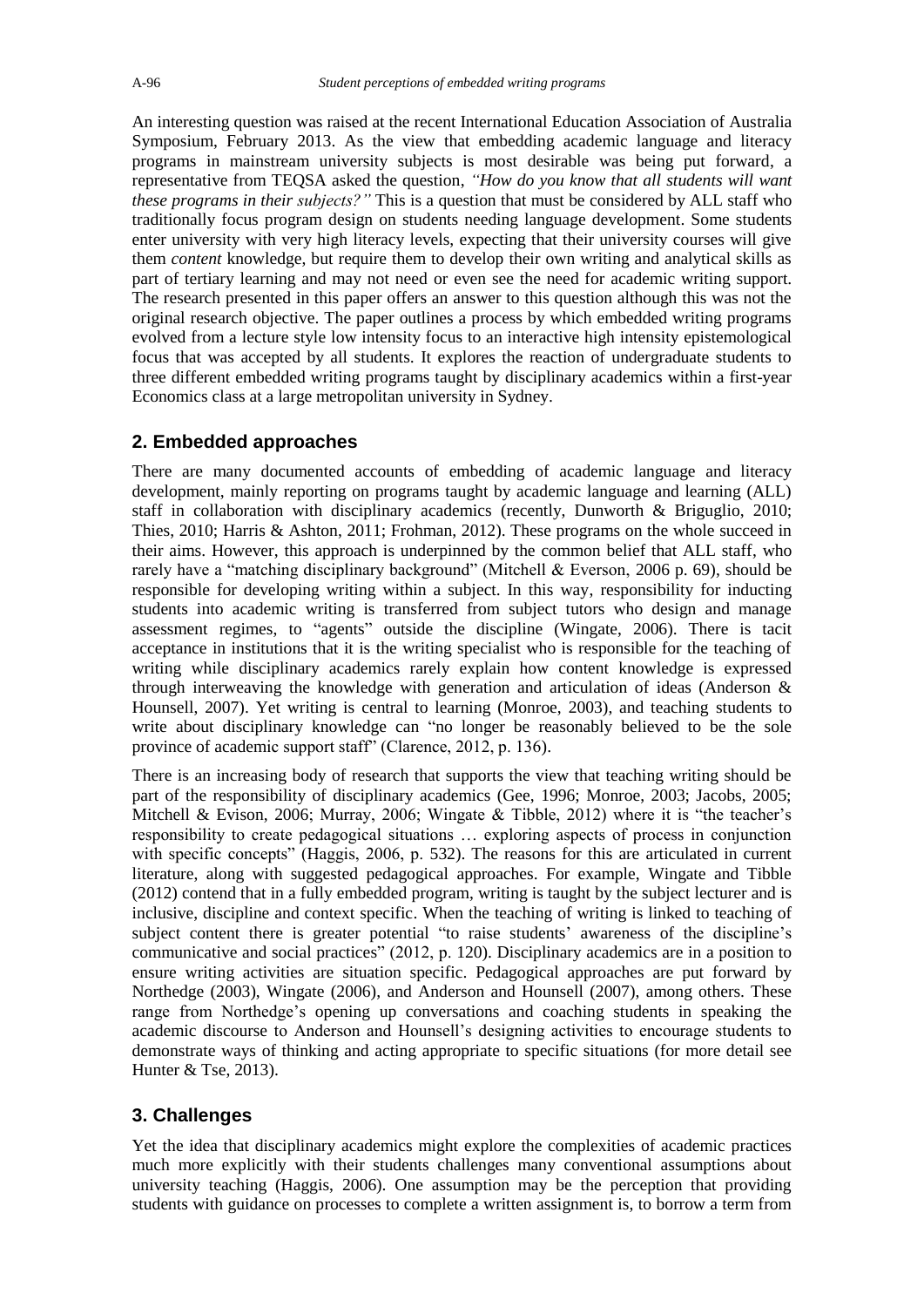Haggis, "spoon feeding". She argues exploration of the high level processes required of assessment tasks "cannot be spoon feeding – only content can be delivered by the spoonful" (2006, p 530). The processes required to craft a response to a written university assignment; researching, synthesising ideas, analysing those ideas and formulating an argument, cannot be *transmitted* as knowledge but can be, as Haggis outlines, "described, discussed, compared, modelled and practised" (p. 530) in the *construction* of knowledge.

Another challenge is that although disciplinary academics construct their own knowledge in their own writing practices, without formal frameworks or language to analyse language itself, they may have beliefs about the appropriateness of certain kinds of writing but be unable to easily articulate these beliefs (Hunter & Docherty, 2011). The tacit knowledge they have of writing practices may make it difficult for them to model appropriate disciplinary practices (Jacobs, 2005; Clarence, 2012) in both thinking and writing. For example, when a disciplinary academic expects students to present a logical argument to demonstrate causal analysis (often required in economics), he/she might not easily articulate the process of using transitional sentences to bind together the steps of logical reasoning and express the relationships between the steps that is vital to constructing an ordered pattern of thought (Hunter & Docherty, 2011). There are many documented examples of how collaboration between ALL staff and disciplinary academics can overcome this challenge and facilitate in unlocking the tacit knowledge (Gosling & Wilson, 2005; Jacobs, 2005; Evans, Tindale, Cable, & Mead, 2009; Dunworth & Briguglio, 2010; Thies, 2012; Frohman, 2012).

Another common assumption about university teaching is that writing is seen as separate from disciplinary knowledge. In UK and Australian institutions, for example, writing is still commonly seen as peripheral to subject content. Comments made a decade ago in the UK that there is no systematic well founded approach to teaching writing in UK universities (eg Lillis, 2001) are currently echoed (eg, Mitchell & Evison, 2006; Wingate & Tibble, 2011) and the fact that writing centres are largely positioned on the margins is a frequent theme in literature from Australia (e.g. Stevenson & Kokkinn, 2007; Harris & Ashton, 2011). This institutional positioning reflects the view that disciplinary knowledge is seen as separate and hierarchically dominant over knowledge of teaching and learning. Despite the expanded role of ALL staff, the perception of language and academic skills as subordinate to disciplinary knowledge still persists, mostly due to the fact that universities still define themselves in terms of research output (Channock, 2011). The premise that writing is vital in the construction of knowledge and integral to the learning students will engage in and pursue is not often explained to those who think students can acquire the complexity of skills needed to carry out academic tasks outside the subject (Wingate, 2006).

Yet the literature identifies the close and intricate connection between the *content* and *form* of knowledge, the "indivisibility of the learning of content and the discursive practices associated with that content" (Anderson & Hounsell, 2007, p. 472). Opinions that universities do not need teachers "who spout knowledge endlessly" (Northedge, 2003, p. 179) and need to accept that learning and articulating are inseparable activities (Knoblaunch & Brannon, 1983) were espoused decades ago. Some initiatives have been put in place in the UK; for example, the Queen Mary College Thinking Writing project (see Mitchell & Evison, 2006); projects that aim to encourage disciplinary experts collaborating with writing specialists to take responsibility for students' disciplinary writing (O'Neil & Harrington, 2010, London Metropolitan University); and individual programs (Wingate, Andon, & Cogo, 2010). In Australia, teaching approaches where disciplinary academics give students access to their discourse and writing is taught specifically within subject content as an "integral part of content teaching" (Haggis, 2006) for the most part remain undocumented. Some studies, for example, Hunter and Tse (2013) and San Miguel, Townsend, and Waters (2013) have been published, but few studies provide an empirical investigation into programs where thinking and writing practices are embedded into academic content teaching and taught by disciplinary academics.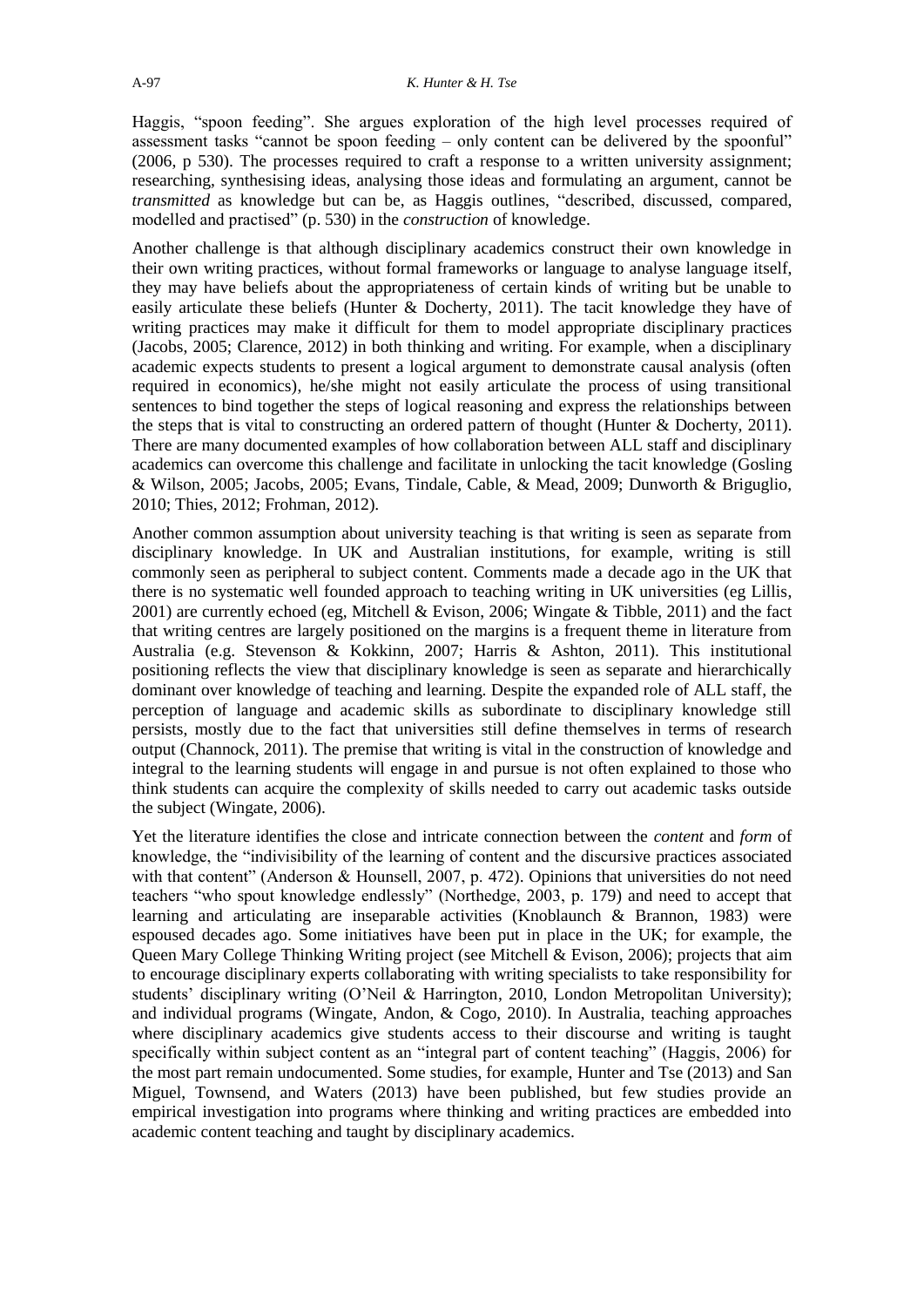## **4. Program design**

Economics for Business, a first year first semester economics subject conducted at a large metropolitan university in Sydney, typically has high enrolments as the course is compulsory for students undertaking a Bachelor of Business and is a requisite for any further economics classes. The subject introduces preliminary economic models from a standard tertiary course, and applies these models to real world problems using case studies. Each week there is a twohour large class lecture and one-hour small group tutorial. The assessment for the subject includes a mid-semester multiple-choice exam, a written economics report, and a final exam.

Due to concern about the standard of the written economics report, the ALL lecturer and subject coordinator collaborated to design a writing program that would be embedded in large lectures and taught by the subject coordinator. This 2011 program was designed to teach students the contextualised process of applying economics theory to enable them to use that process to complete the written assessment. The assessment task required students to apply current media issues to economic theory to develop analytical thinking. The initial low intensity lecture style writing program applied the pedagogy outlined in the literature in that it demonstrated how knowledge is constructed in the discipline, assisted students to reflect on the nature of the knowledge with which they were interacting, and suggested how they could integrate their voice with the existing literature (Wingate, 2006; Anderson & Hounsell, 2007). The 30 minute sessions were embedded in two large lecture classes (300+ students). The first session addressed the assignment question and included discussions of economic theory linked to current financial issues designed to draw students into practising specific ways of thinking about how economic models can be used to explain financial events. The second introduced the assessment criteria and explored the processes required to complete the report. The lecture style format resulted in a non-interactive program, with no opportunity for questions, dialogues or writing practice.

Students gave feedback that the 2011 program lacked opportunities for interaction and practice. Consequently, in 2012, the subject coordinator and ALL lecturer decided to design a more intensive, interactive program to be held in tutorials. Staff development sessions were held with the coordinator and all tutors in the program to develop text analysis skills to enable them to provide the teaching required. This more intensive interactive writing program was conducted in tutorials of 30 students or less. The first writing session in the tutorials included a shortened version of the large class presentation with the addition of an intensive writing session where students graded previous student examples of "good" and "bad" paragraph writing, engaged in dialogues with the tutor, worked both individually and in groups to reconstruct a poorly written paragraph on a general economics topic, and received feedback on the writing.

The second intensive tutorial (two weeks after the first) used an economics model, the hypothetico-deductive model, related to the assessment as a basis for the writing session. This tutorial involved an intense writing session around a particular methodological and epistemological approach to an economics problem (the hypothetico-deductive model). The students were given the example of a man at a bus station and asked to think about what he could find out about the likely change in value of the money he holds when he learns that the Central Bank has increased the interest rate. With no resources at hand to check, he constructs a model based on assumptions and draws upon and logically deduces an answer subject to those assumptions. The man can then tentatively hold the conclusion subject to any falsification of the assumptions. Students were asked to apply their knowledge of how to write a paragraph to providing an answer to the above scenario using the hypothetico-deductive model. Feedback in this case was given on the accuracy of the answer and how it was expressed. This illustrates Wingate and Tibble"s (2011) situation specific activity where the teaching imperative "shifts from the transmission of subject expertise to encouragement and crafting of students" active response to the subject: their construction of knowledge" (Mitchell & Everson, 2006, p. 81).

## **5. Research Methodology**

A survey and series of focus groups were conducted to allow students a voice to put forward their experience of the embedded programs. The survey included a Likert Scale evaluating the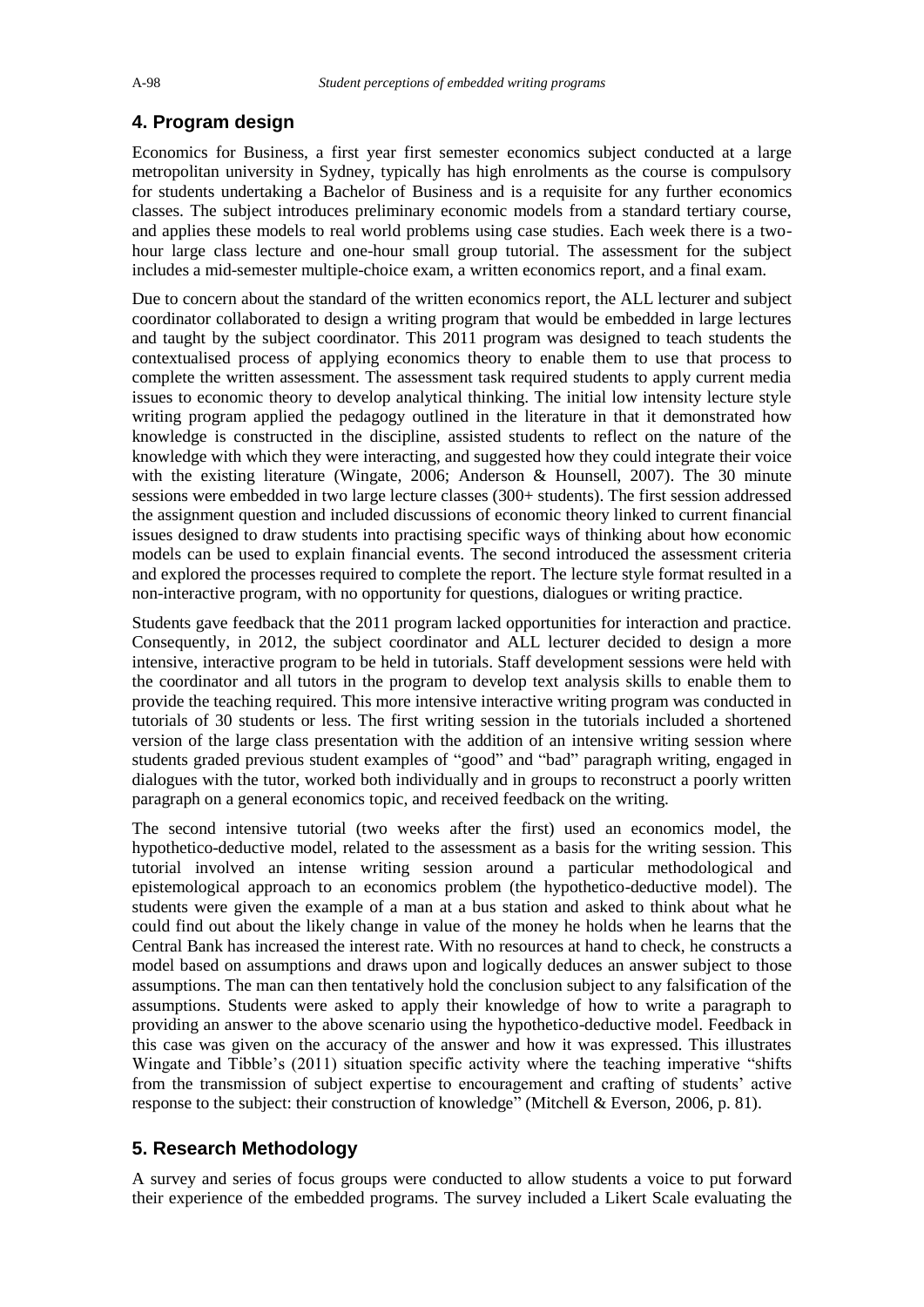usefulness of the programs and open-ended questions inviting comments. Students participating in focus groups were asked to self identify as strong or weak writers within the group (the focus groups were not divided according to this category). The focus groups were semi-structured with a core set of questions asked of all groups. While the phrasing and type of questions varied to suit both the focus groups and survey, both were designed to elicit student perception of the embedded writing programs. The questions were open ended and divergent in nature allowing for detailed responses and elaborations (Gay, Mills, & Airasian, 2006). All focus groups were recorded and transcribed.

A frequency-based approach was undertaken to identify key themes that emerged from the focus groups and cross-referenced with comments from the survey. Responses were independently coded by frequency of occurrence and responses and categories viewed iteratively until a stable analysis was reached. While it is doubtful whether separate focus groups can be compared in terms of relative strength of opinion, a comparison can be made of issues being aired (Sim, 1998).

## **6. Results and Discussion**

The results show that students who self-identify as poorly skilled writers think that writing support should be interactive and high-intensity, but did not discriminate between the value of practice involving a general economics topic and practice with an epistemological focus involving hypothetico-deductive reasoning. The students who self-identified as highly skilled writers believed that the programs that focused only on writing skills should be abandoned altogether and not taught within the discipline. However, when the same students were presented with a writing activity involving the hypothetico-deductive model, the majority changed their opinion and felt that this type of support was in fact preferable. The findings suggest that embedded writing programs are of broader value to students if they expressly reveal the epistemological and methodological approaches for the discipline.

The main themes identified centred on the *value of the program* and perceptions of *discipline academics in the role of writing teacher*. Comments shown here were selected as being representative of the main themes.

#### **6.1. Program 1: Lecture 2011**

#### *6.1.1. Value of the program*

The survey, completed by 183 students of a 300+ cohort, indicated 65% of students who attended the large lectures found the program useful and 35% indicated a neutral response. At this stage of data collection students were not asked to identify as strong or weak writers but inferences could be made from comments made in the survey. It could be inferred that students who insisted such a program takes up time from learning economics and that they did not come to university to learn how to write were confident writers. Other students commended the program for its assistance and commented that all subjects should include such a program.

In the five focus groups with 8-10 students per group (where students were asked to identify as weak or strong writers), the program was generally supported. Typical comments were,

"A program that addresses student writing is vital. I think the program will reward the conscientious."

"The program was helpful because it explained the marking criteria. A lot of the time, students don"t know how they will be marked."

Students who identified as having weaker written abilities stated the course was important and helped them write their assignment.

Approximately half of the students said they would have appreciated the opportunity to ask questions, although this is not common practice in large lecture theatres. Other students stated that the course felt "rushed" and that they had had no opportunity to ask questions or clarify points. As this comment occurred in most focus groups, the facilitator used the opportunity to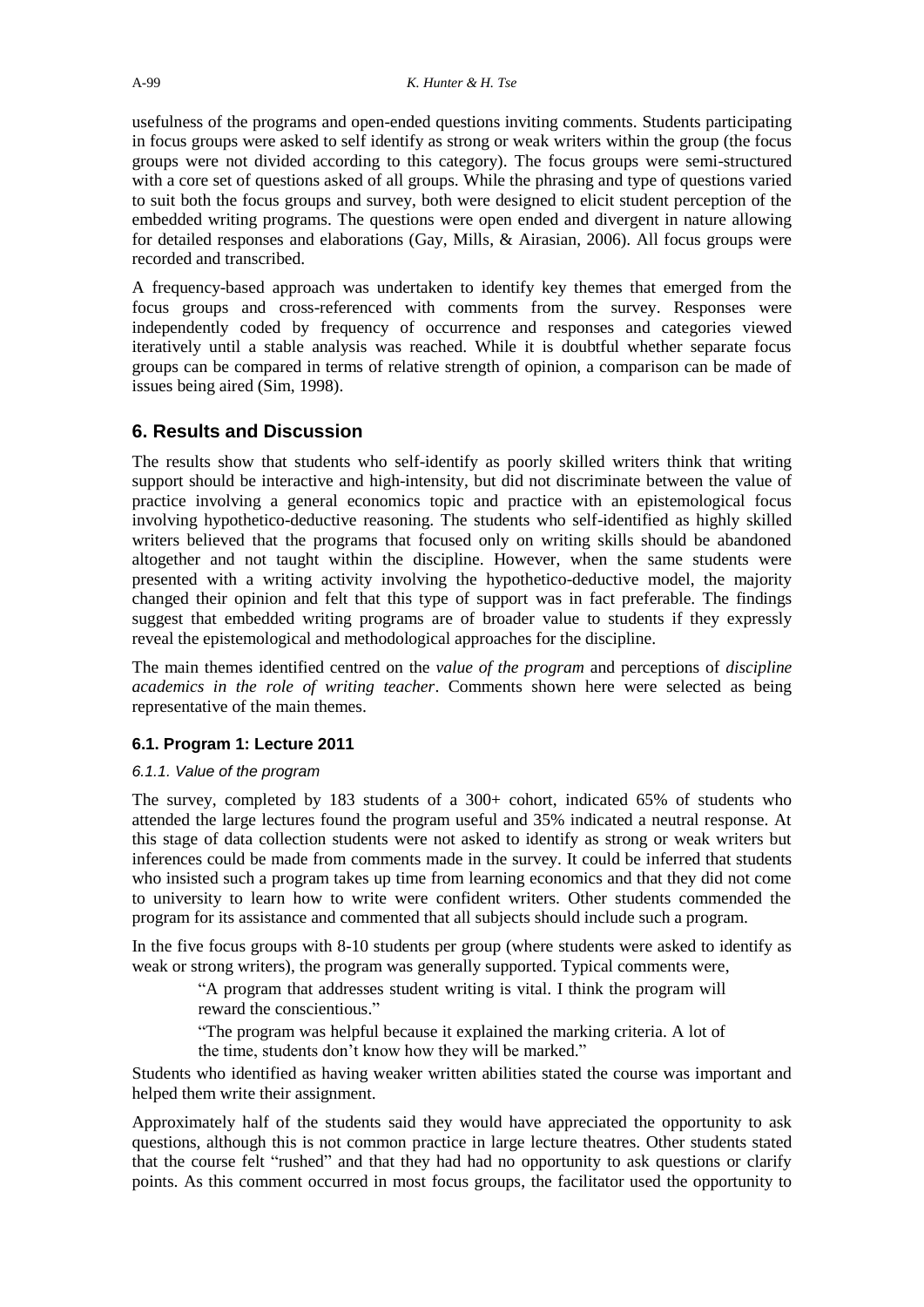ask how many students felt they understood the hypothetico-deductive model as explained in the lecture and less than half the students stated they did.

The co-ordinator who delivered the program also taught tutorials and selected random papers for an overview of the results. He reported that only 53% of students actually followed the guidelines that were explicitly given in the low-intensity course, and found this to be a disappointing result. He stated that it is likely that if students did not follow the simple guidelines provided by the embedded program, then they were unlikely to have followed the more subtle elements of the course. A sophistication of analysis was shown in 53% of the papers suggesting those students had engaged with the writing program adequately.

#### *6.1.2. Response: Redesign of the program*

The student views on the lack of opportunity for interaction during the writing program, although not identified as a key theme*, resonated with the reflections of the ALL team*. One aspect of the program that had not been taken into account was that of interaction between lecturer and student. Although both sessions demonstrated the embedded writing processes, student comments indicated that the sessions were limited in encouraging active and engaged interaction due to the large lecture setting. For example,

"I think if they explained it in the tutorial, it would make it easier, because it's smaller groups and it allows for easier discussion. Like, in lectures, there"s 300 people, so not everyone will get to ask the same questions they would if it was in the tutorial."

"I never asked about the assignment in the tuts  $- I$  don't know if anybody else (in the focus group) did – but I certainly think we should have the opportunity to talk about it."

These comments echo views in the literature on the importance of "dialogue – interaction around texts" (Lillis, 2006, p. 44) to engage students in developing epistemological knowledge and the processes involved in communicating that knowledge. The decision was made to devolve the writing program to the tutorials to encourage more interactive dialogue-friendly sessions. The change was to be effected by way of a series of workshops for tutors on the scholarship of writing and text analysis led by the writing specialist, thus introducing an extended two way dialogue between the writing specialists and the tutors, and then the tutors and the students (Murray, 2006). The workshops would enable tutors to develop their text analysis skills in order to take over delivery of the writing program. It was hoped that by tutors being able to see students "approaching particular instances of disciplinary practice", students hearing how other students are doing it and how the tutors are doing it, opportunities for "new types of understanding" may be opened up (Haggis, 2006, p. 531).

## **6.2. Program 2: Tutorial 1 2012**

#### *6.2.1. Value of the program*

In the first writing tutorial, 73% of surveyed students stated that the intensive session was useful, 70% stating that the subject should include such an embedded writing program. In focus groups, students who identified as having little confidence in their writing abilities gave entirely positive comments. Some students specifically stated that they wished other subjects included an embedded writing program, stating every subject has different expectations and lecturers expect them to adapt their writing to specific subjects without explaining what is required. One student said that the writing course communicated to her that "writing is not just writing; it is always a type of writing, and for a particular purpose". Others commented,

"I found it valuable to read a bad paragraph. I saw that the writing was conflicted and contained too many ideas, and noted how difficult it was to read."

"In tutorials so far, we have been looking at models but there"s nothing in these classes about writing. To say, go and write a business report is a bit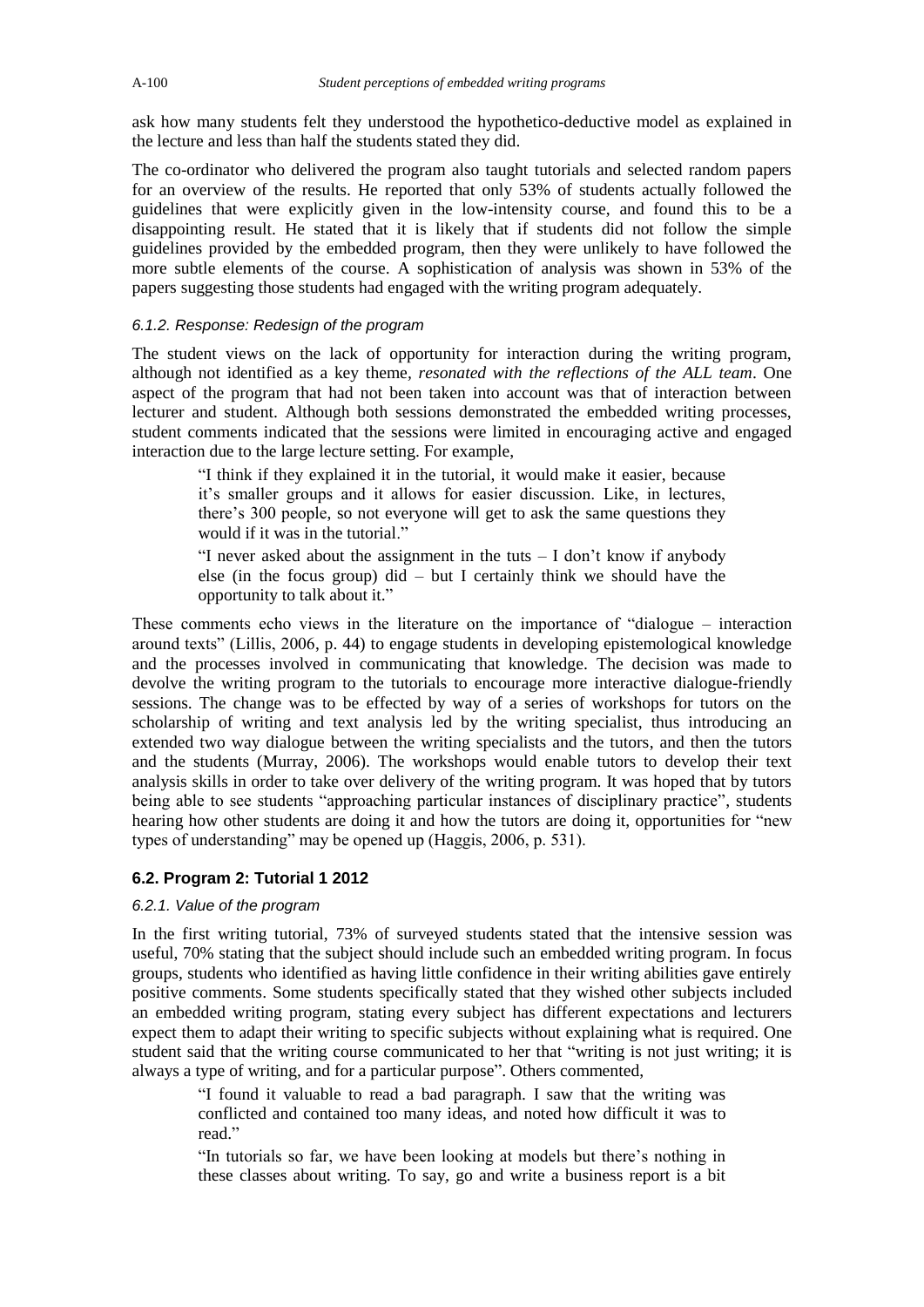unfair because it doesn"t fit in with what they are teaching. So a program that tells us exactly what the lecturers expect is needed."

Most students said they felt the interactive nature of the writing session aided their understanding of the course substantially. Approximately 20% of students suggested that the subject matter of the program should be "learnt by doing". When asked if a dialogue is important in these sessions, most students said yes. Students who identified as having lower confidence in their written abilities, stated they needed to ask questions in order to understand the content adequately.

However, from the focus group, students who identified as being confident in their written abilities, the results were alarmingly negative. These students stated that they found the close examination of criteria as "obvious"; some even went so far as to call it "patronising". These same students said that the course came at the expense of in class practice for the final exam. Generally, these more confident students did not think that an embedded writing program was the appropriate response for students who identified as having poor writing skills. Nor did they find the writing program useful. Several of these students also stated that the specific guidelines only led to more homogeneous output: "the course takes away any possibility of unique, original approaches", one student stated. Another comment was that the course gave licence to the markers to "punish students for not following instructions, instead of marking on understanding and creativity". These students also said that the course gave "too much help". They had the view that students are expected, at university, to not only read the criteria closely, but also "proofread and refine their work". At this stage, the interviewer stated that this was a common criticism of embedded writing programs. The facilitator cited Wingate's (2006) point that although some critics believe embedded writing programs would spoon-feed students, in fact the students are learning the processes required to complete a written assessment. In response the students stated that students are "only required to follow instructions and will be marked heavily down if they do not". The embedded writing program, the students stated, did not require "deeper thinking or commitment to the economics paper", but only to "structure our paper like an economics report and to check our work as we write".

#### *6.2.2. Disciplinary specialists and writing*

Due to timetabling constraints, focus groups were formed from specific tutorials. This affected students' views of the teaching of the tutors regarding ability or willingness to teach the writing program. Some groups commented that the tutor seemed to be uneasy and "out of his depth", "clumsy" and generally lacking confidence in conducting the interactive writing activities, although these students could still see the value of the sessions. Other students commented their tutor leaned heavily on the writing specialist and kept stating this is how she said it should be done, more they surmised to give himself confidence. Although both groups appreciated the efforts and gained from the interactive sessions, the apparent nervousness of the tutor in delivering the session created a feeling among the students that he would have been happier if the writing specialist had done so. Students from other tutorials had no such comments. It is interesting to note these students had been taught by younger tutors who, it could be assumed, had not had years of established teaching and were more open to the idea of articulating learning through writing.

When students identifying as weaker writers were asked if they thought that the university is doing enough to help students with their writing the answer was unanimously negative. One student said, "writing specialists do not know enough about different subjects to give advice across all the disciplines; there needs to be help from the teachers who set the question." Other students said lecturers offer little help with writing and generally refer students to the writing specialist centre.

Stronger writers had a different view. These students said "students with weaker writing skills should seek help with a writing specialist". The facilitator then explained the "student writing problem" and told the students that the criticism of student writing was widespread from teachers to employers to students themselves. The writing centre or study skills approach, the facilitator explained, was failing to address or reverse the problem. In response to these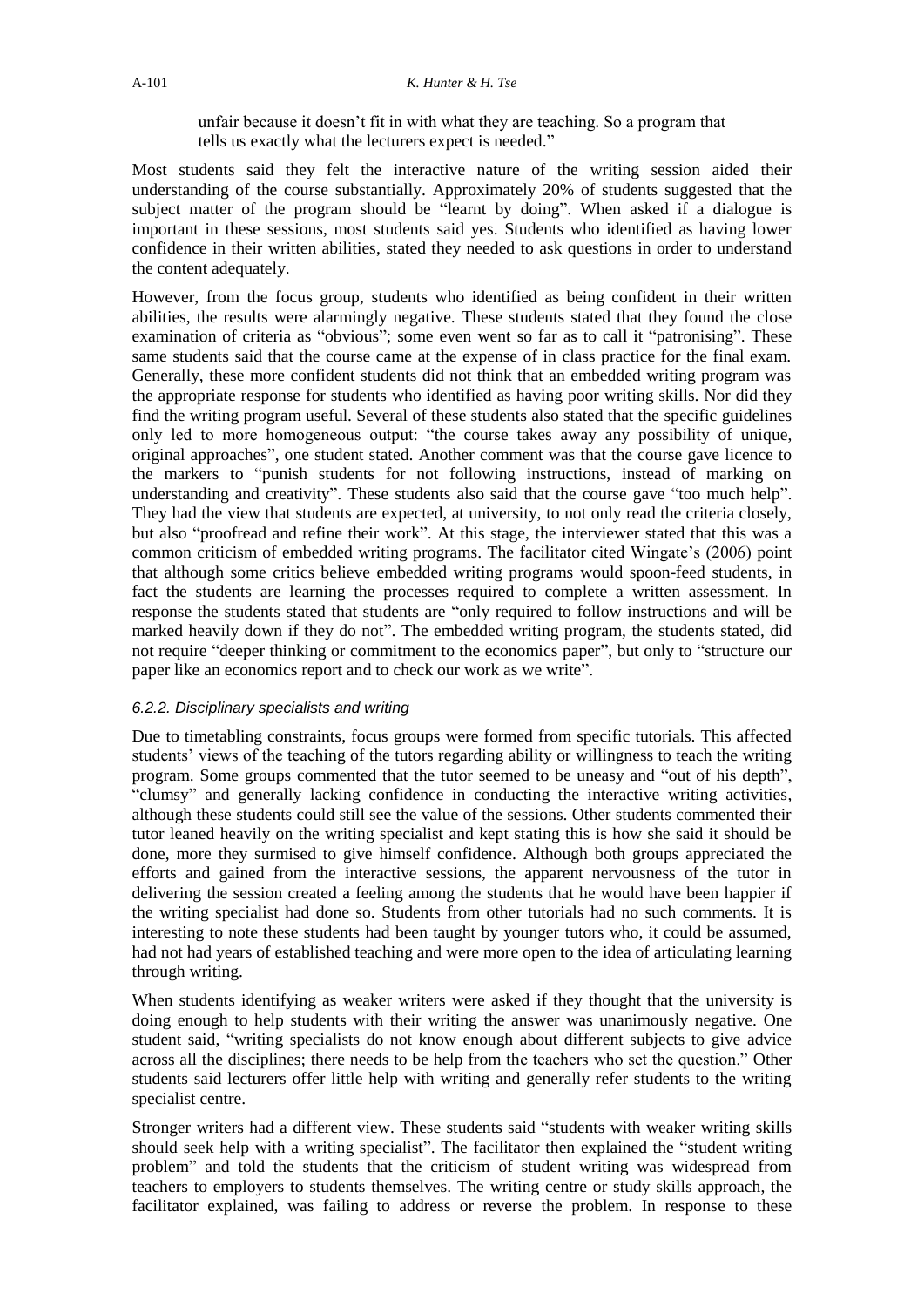thoughts, one student stated that this student-writing problem "will persist no matter how hard you try to reverse it". Other comments were,

"Writing is a private and personal skill and some students will take longer to unpack the techniques."

"Sitting in a tutorial about writing devalues the tutorial for those who turn up to learn about models, maths and other stuff that is less familiar. I"d be happier if this program was scrapped."

The responses of the confident students to the first intensive embedded writing program were thus overwhelmingly negative, and showed a surprising similarity to advocates of the study skills approach. The interviewer asked these students whether they thought the study skills approach might marginalise students with weaker writing skills upon entering university by making them believe that they are the problem. Here the students had little to say, but one stated that they saw "no other cause in the students" poorer abilities other than the students themselves and their education and background before entering university". The facilitator then asked if they think the university does enough to improve student writing. Typical responses were, "Universities are not supposed to teach students how to write unless the student is actually taking a course in writing" and students learn to write by "doing the reading, attending lectures and then just having a go at it oneself".

#### **6.3. Program 3: Tutorial 2**

Interestingly, a group of tutors who had read transcripts from the first tutorial focus groups took on board the comments that decried the lack of practice when being taught economic models from the weaker writers and those from the stronger writers who wanted to learn about models, not writing. These tutors designed a follow-on tutorial themselves, modelling it on the previous interactive writing tutorial but substituting an economics model to use as the base paragraph. Students were presented with a problem (outlined in **Program Design**) and asked to use the hypothetico-deductive model to provide the answer in a written paragraph. Thus, they would use epistemological knowledge and the methodology of the subject to teach writing. The focus group themes are reported here.

#### *6.3.1. Value of the program*

Survey results indicate the second of the two higher intensive writing classes was slightly less valued than the first, with 67% of students stating that the class was useful and 66% saying that it should be included in the teaching of the subject. This, the tutors suggested, was due to students being surprised that a second class would be devoted to the writing requirements of the economics paper, but noted that students were still engaged in spite of this. Although the class appeared to be slightly less valued than the first, students in the focus groups who identified as being less confident writers said they preferred this second class to the first. When asked for reasons for this, one student replied that this writing course actually showed "how our writing can be right or wrong". They were then asked if they would feel more confident in their written abilities if they first discussed the way of thinking, or "truth-finding" (economics term) of the discipline, to which the unanimous response was yes.

Students who identified as more confident in their writing abilities were markedly more positive about the second intensive class than the first. The majority of these students stated that it was useful. Students who responded negatively to the first intensive embedded writing program said that this class should be included in the curriculum and should be installed in each subject. Their comments were similar to those of the weaker writers in that they appreciated knowing if their writing was right or wrong, that is, how accurate their hypothetico-deductive reasoning was. In this way, they felt the writing exercise was entirely justified. These students were asked if they think written skills exist within a discipline, or if they consider written skills a general set of skills to be applied in each discipline. Some students (astutely) pointed out that the question was a "false dichotomy", but agreed that they had not previously seen the link between the thinking, or "truth finding" of economics and expressing that "truth" in writing.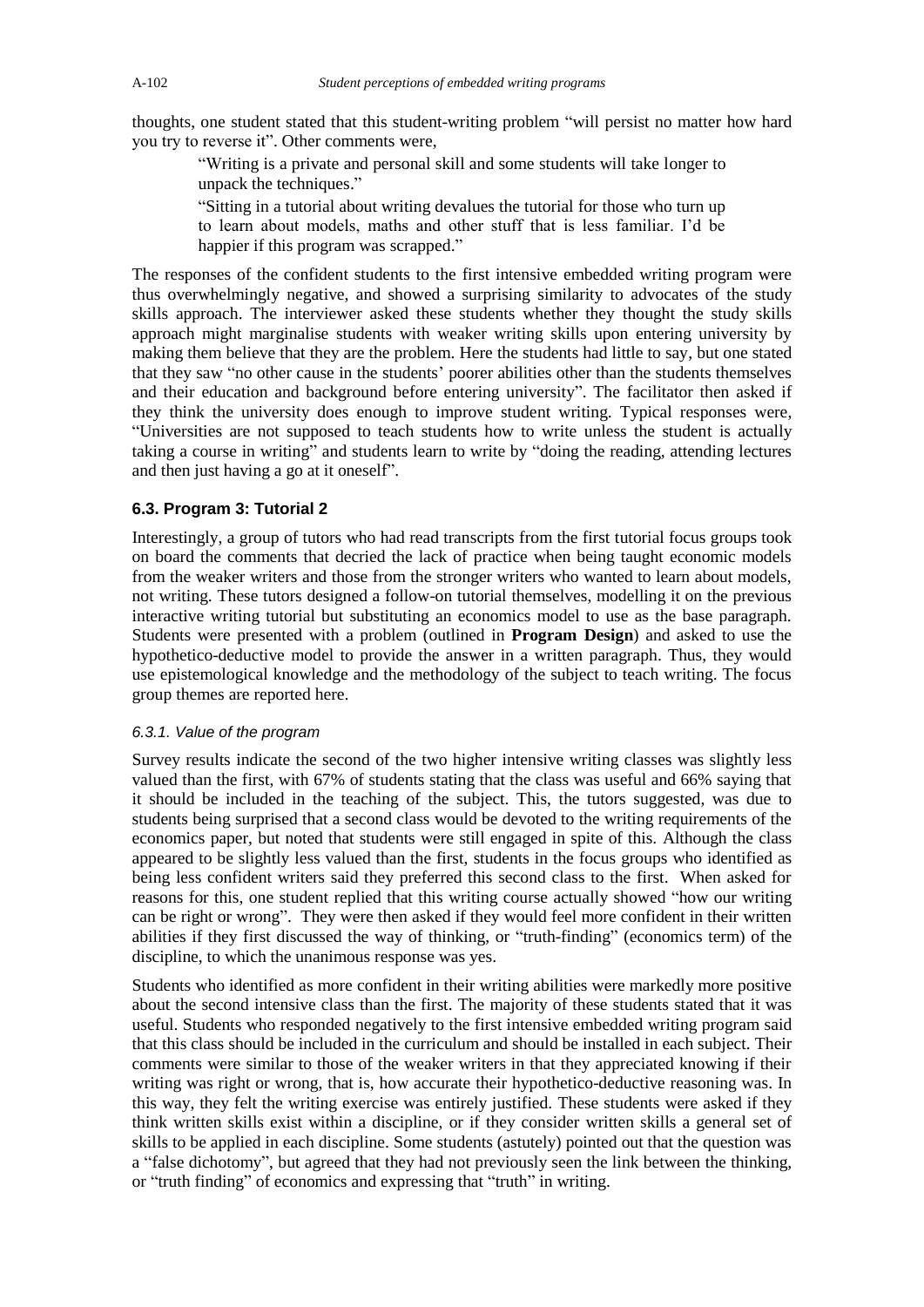Interestingly, neither group commented on the previous paragraph writing tutorial or how it may have helped prepare them to write this one. The more confident students were adamant that they had not wanted the previous writing tutorial but did not make the connection between that tuition and their ability to complete the second exercise.

## *6.3.2. Role/responsibility disciplinary specialists teaching writing*

Students were asked if they believe that academics explicitly reveal the way of thinking in their subjects. Some students replied that they have had lecturers who have done so, but that it depends on the individual. This concurs with the views of Harris and Ashton (2011) that some disciplinary specialists are confident and "already take responsibility" for the thinking and writing skills of their students, while others see themselves as content specialists "who should not be held responsible for this area of student learning" (p. A80).

Stronger writers said that they performed such mental exercises or ways of thinking about economics without knowing it. The facilitator asked these students whether the poor written abilities of some students might be explained by missing the link between writing and thinking in the subject context and some conceded that this could be a cause, other than the students themselves. The students who had previously said that only students and their background were responsible for their writing abilities conceded contextual knowledge could also be responsible.

## *6.3.3. Staff comments*

After grading the 2012 reports, the tutors reported approximately 65% of students followed the guidelines provided in the writing program, producing a "more sophisticated set of papers" than the previous year. In particular, students generally were careful about listing assumptions and expressly avoided common logical fallacies. The co-ordinator was involved in appeals of the student papers, giving him the opportunity to have a further dialogue with those students. In the large-class program, the lecturer reported numerous appeals from students who in the lecturer's opinion had not engaged with the program. In the small class more intensive program, the coordinator reported appeals that involved "clearer conversations", with students showing a "sophisticated understanding of the use of models in economics".

# **7. Conclusion**

The preceding interviews and surveys have shown a sophisticated set of responses to the elements of intensity and epistemological content in embedded writing programs. Student comments suggest that the decision to embed the program in the tutorials and present a more intense, interactive class was the right one. The smaller classes allowed for dialogue, of back and forth critical feedback about writing (Lillis, 2006; Murray, 2006) which is especially important for students with weaker writing skills.

Having interactive writing classes in tutorials communicates to students that the sessions are an important component of the course. However, the focus on writing for the assessment and on a general economics topic alienated more advanced students, who showed clear opposition to the first intensive writing program. These students put forward the view that weak students should seek support external to the discipline. It is notable that the responses of these students changed when the specific content knowledge of the discipline was revealed in the second tutorial program. Comments indicated this session gave students a "tool" (Greenlaw, 2003; Anderson & Hounsell, 2007) not only to develop writing, but to learn economics theory more effectively. What is absent in student comments, though, is whether the two-step process of paragraph writing was enabling in that the first step outlined the process of writing an academic paragraph before they were asked to solve a specific economics problem in the second.

Another important outcome of the program has been raising awareness of subject teachers that students need to acquire not only content knowledge, but also the *processes* by which that knowledge can be expressed (Haggis, 2006). That the tutors independently devised a more embedded exercise (problem solving) to consolidate the first paragraph writing session showed their view that the close and intricate connection between the content and form of knowledge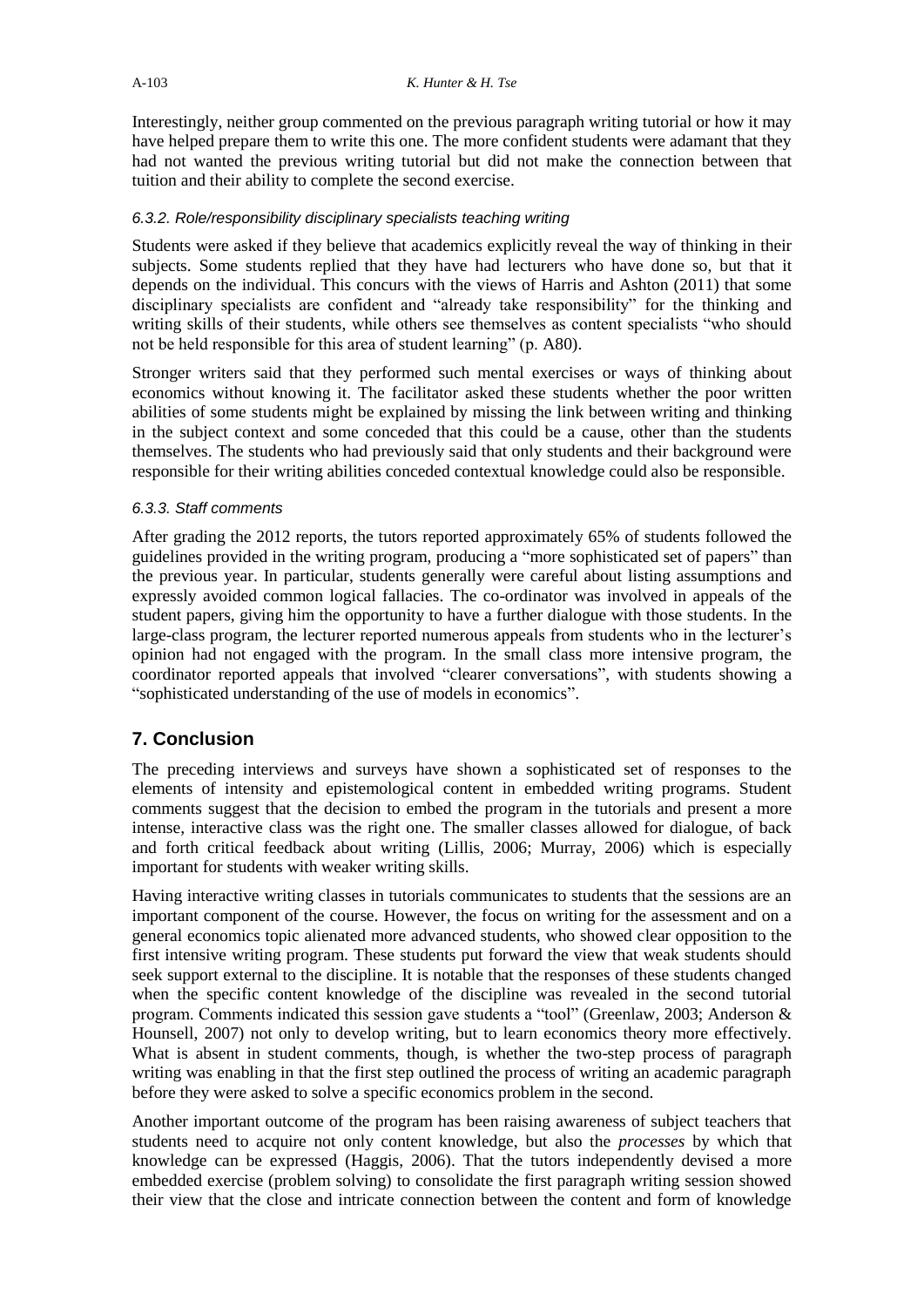enhances epistemological knowledge. Not all tutors had the confidence to do this, however. Perhaps the next writing program could combine the two-step process and implement a high intensity epistemological writing session without alienating advanced writers. This would require commitment from the disciplinary specialists and importantly, a confidence in their ability to teach the session. It is hoped this study has raised the issue of degrees of intensity in embedded writing programs and that a mainstream approach to suit all students is possible.

## **References**

- Anderson, C., & Hounsell, D. (2007). Knowledge practices: "doing the subject" in undergraduate courses. *The Curriculum Journal, 18*(4), 463-478.
- Clarence, S. (2012). Making inter-disciplinary spaces for talk about and change in student writing and literacy development. *Teaching in Higher Education, 17*(2), 127-137.
- Dunworth, K., & Briguglio, C. (2010). Collaborating across boundaries: Developing a crossdepartmental approach to English language development in an undergraduate business unit. *Journal of Academic Language and Learning, 4*(1), A13-A23.
- Evans, E., Tindale, J., Cable, D., & Hamil Mead., S. (2009). Collaborative teaching in a linguistically and culturally diverse higher education setting: a case study of a postgraduate accounting program. *Higher Education Research & Development, 28*(6), 597-613.
- Frohman, R. (2012). Collaborative efforts work! Reflections on a two-year relationship between Faculty of Health and International Student Services-Language and Learning Unit. *Journal of Academic Language and Learning, 6*(3), A47-A58.
- Gay, L. R., Mills, G. E., & Airasian, P. (2006). *Educational research: Competencies for analysis and applications (*8 th ed.). Upper Sadddle River, NJ: Prentice Hall.
- Gee, J. (1996). *Social Linguistics and Literacies: Ideologues in Discourses*. 2<sup>nd</sup> edn. Basingstoke: Palmer Press
- Greenlaw, S. (2003). Using Writing to Enhance Student Learning in Undergraduate Economics. *International Review of Economics Education, 1*(1), 61-70.
- Grosling, G., & Wilson, A. (2005). Creating a rich environment: Co-operation between academic support and disciplinary teaching staff. In S. Milnes,(Ed.) with G. Craswell, V. Rao & A. Bartlett. *Critiquing and reflecting: LAS professional and practice*. *Proceedings of the Language and Academic Skills in Higher Education Conference. November 2005.*  Canberra: The Australian National University.
- Haggis, T. (2006). Pedagogies for diversity: retaining critical challenge amidst fears of "dumbing down". *Studies in Higher Education*, *31*(5)*,* 521-535.
- Harris, A., & Ashton, J. (2011). Embedding and integrating language and academic skills: An innovative approach. *Journal of Academic Language and Learning, 5*(2), A73-A87*.*
- Hunter, K., & Docherty, P. (2011). Reducing variation in the assessment of student writing. *Assessment and Evaluation in Higher Education*, *36*(1), 109-124.
- Hunter, K. & Tse, H. (2013). Making disciplinary writing and thinking practices an integral part of academic content teaching. *Active Learning in Higher Education, 14*(3), 227-239.
- Jacobs, C. (2005). On being an insider on the outside: new spaces for integrating academic literacies. *Teaching in Higher Education, 10*(4) 475-487.
- Knoblaunch, C. H., & Brannon, L. (1983). Writing as learning through the curriculum. *College English, 45*(5), 465-474.
- Lillis, T. (2001). *Student writing: Access, regulation, desire.* London, Routledge.
- Lillis, T. (2006). Moving towards an "Academic Literacies Pedagogy: Dialogues of Participation. In Lisa Ganobcsik-Williams (Ed.), *Teaching Academic Writing in Higher Education* (pp. 30-45). Basingstoke: Palgrave Macmillan.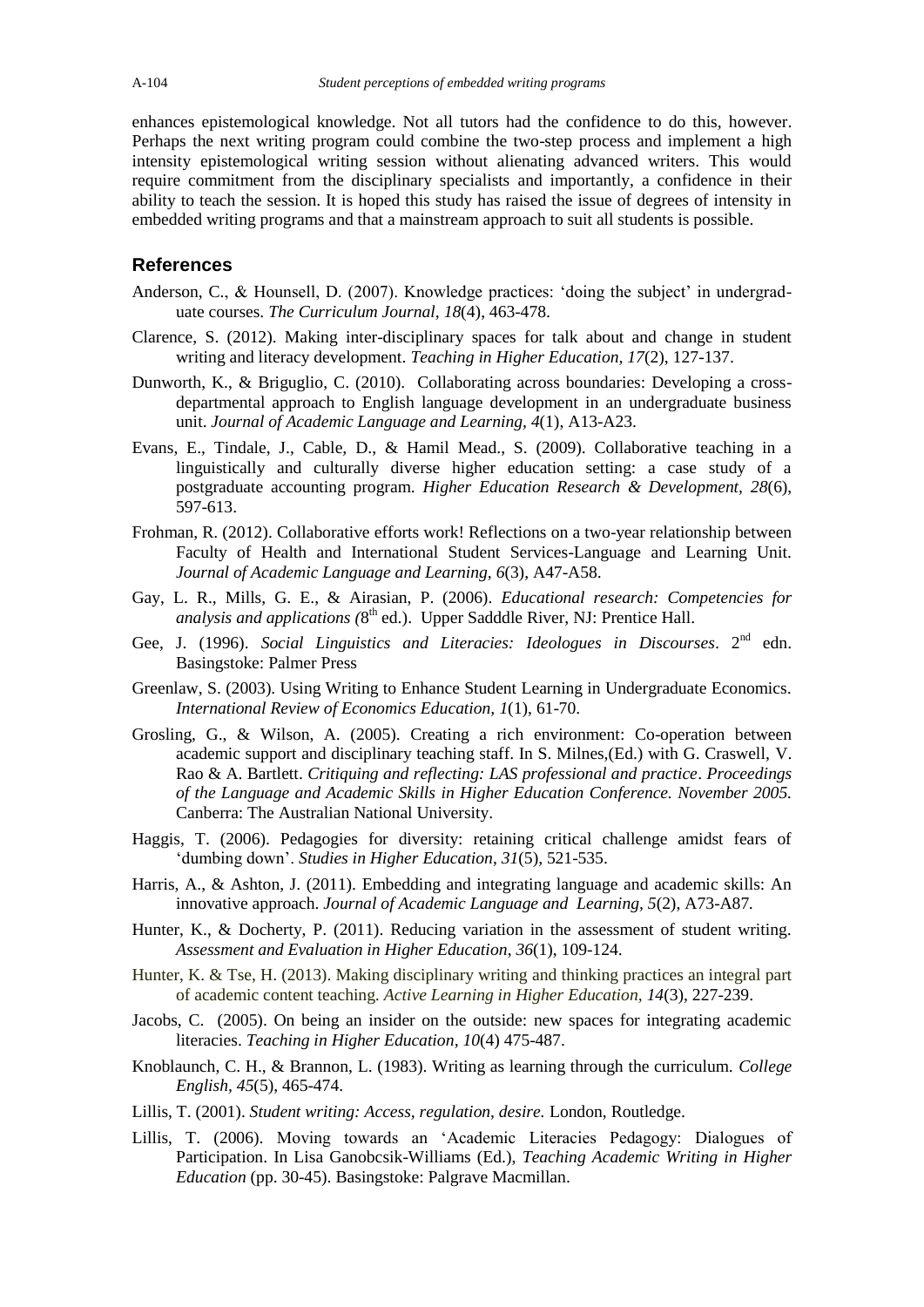- Mitchell, S., & Evison.A. (2006). Exploiting the potential of writing for educational change at Queen Mary, University of London. In Lisa Ganobcsik-Williams (Ed.), *Teaching Academic Writing in Higher Education* (pp.68-84). Basingstoke: Palgrave Macmillan.
- Monroe, J. (2003). Writing and the Disciplines. *Peer Review*, *6*, 4-7.
- Murray, R. (2006). If not rhetoric and composition, then what? Teaching teachers to teach writing. In Lisa Ganobcsik-Williams (Ed.). *Teaching Academic Writing in Higher Education* (pp.124-133). Basingstoke: Palgrave Macmillan.
- Northedge, A. (2003b). Enabling participation in academic discourse. *Teaching in Higher Education, 8*(2)*,* 169-180.
- San Miguel, C., Townsend, L., & Waters, C. (2013). Redesigning nursing tutorials for ESL students: A pilot study. *Contemporary Nurse*, *44*(1), 21-31
- Sim, J., S. (1998). Collecting and analysing qualitative data: issues raised by the focus group. *Journal of Advanced Nursing, 28*(2), 345-352.
- Stevenson, M., &. Kokkinn, B. (2007). Pinned to the margins? The contextual shaping of academic language and learning practice. *Journal of Academic Language and Learning, 1*(1)*,* A44-A54.
- Theis, L., C. (2012). Increasing student participation and success: collaborating to embed academic literacies into the curriculum. *Journal of Academic Language and Learning, 6*(1), A15-A31.
- Wingate, U. (2006). Doing away with study skills. *Teaching in Higher Education, 11*(4)*,* 457- 469.
- Wingate, U., Andon, N., & Cogo A. (2011). Embedding academic writing instruction into subject teaching: A case study. *Active Learning in Higher Education, 12*(1), 1-13.
- Wingate, U., & Tribble, C. (2012). The best of both worlds? Towards English for Academic Purposes/Academic Literacies writing pedagogy. *Studies in Higher Education, 37*(4), 481-495.